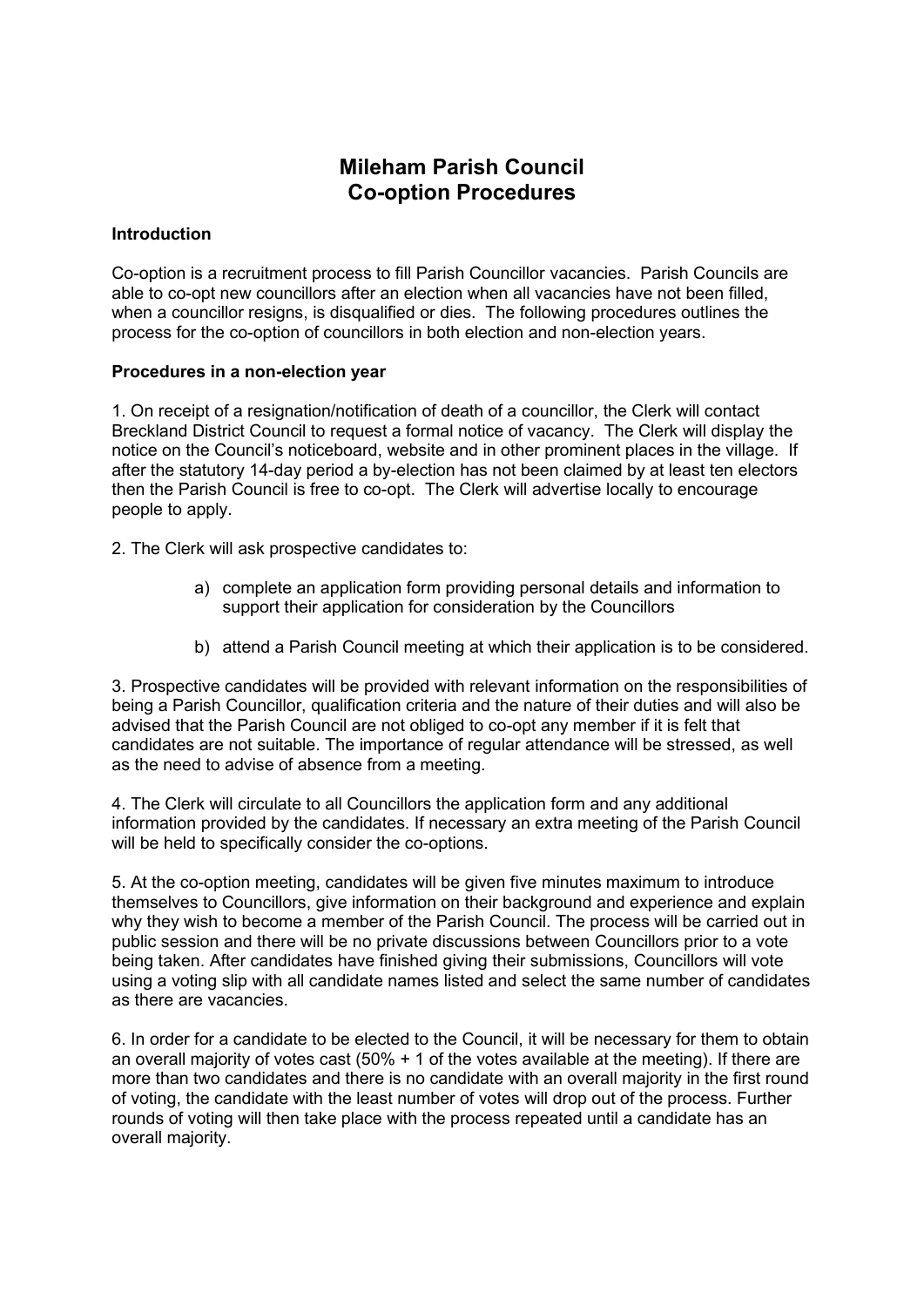7. If insufficient candidates come forward for co-option, the process should continue, whereby the vacancies are advertised again.

#### **Procedures in an election year**

8. If following the close of nominations at an ordinary election of the Parish Council there is a quorum of elected members but some outstanding vacancies, the Clerk will advertise for interested candidates (as already detailed) after the date of the election. The Council is able to co-opt any time after the election. The procedures outlined from number 2 will then be followed.

Date agreed: 12 October 2021

Review date: October 2025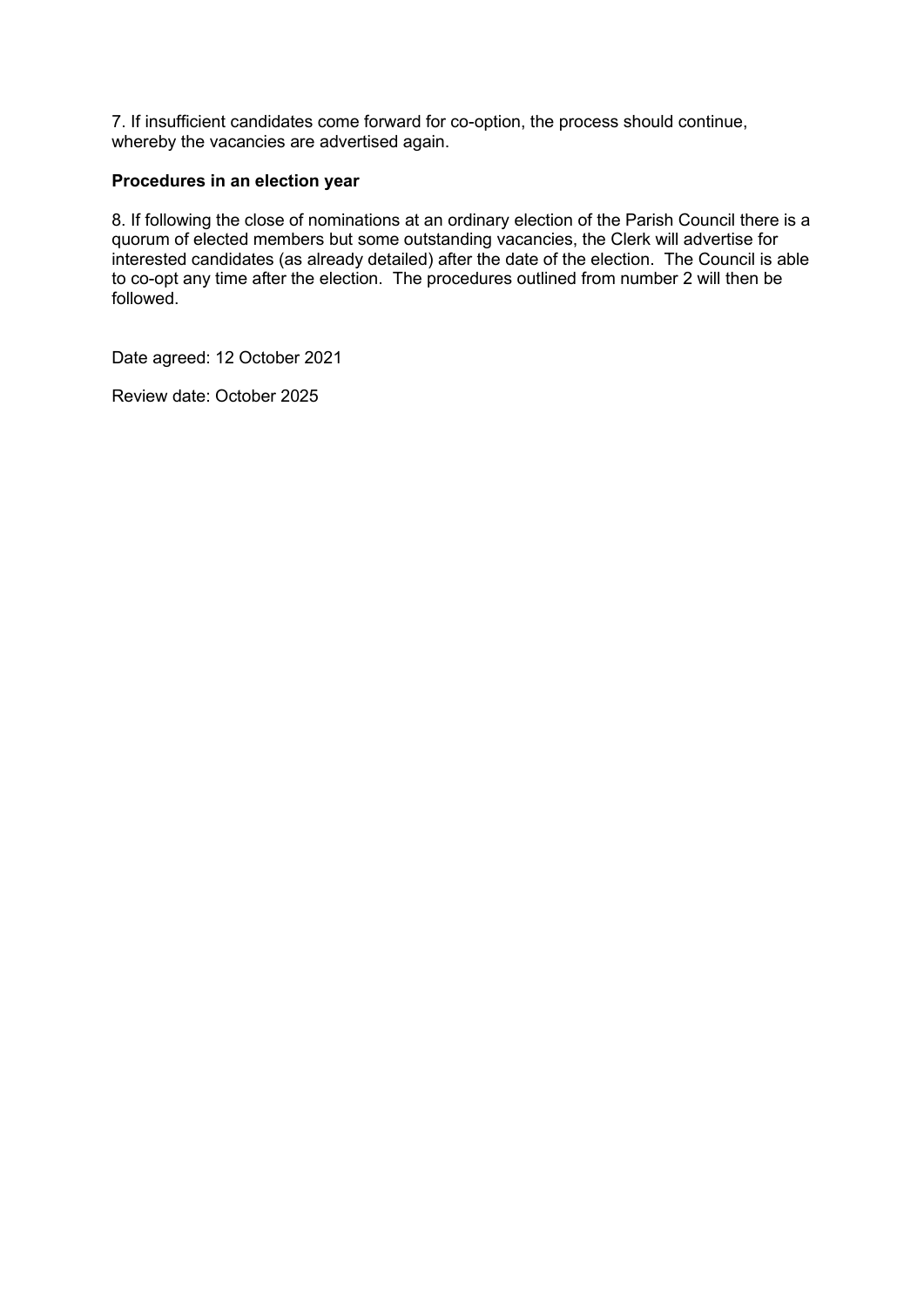## **Mileham Parish Council – Application form for co-option to the Parish Council**

| Name:                                                                                                                                                                      |                                                                                                                                                     |
|----------------------------------------------------------------------------------------------------------------------------------------------------------------------------|-----------------------------------------------------------------------------------------------------------------------------------------------------|
| Home telephone:                                                                                                                                                            |                                                                                                                                                     |
| Mobile telephone:                                                                                                                                                          |                                                                                                                                                     |
| Address:                                                                                                                                                                   |                                                                                                                                                     |
| Email address:                                                                                                                                                             |                                                                                                                                                     |
| Please detail below why you consider you would be the best candidate for this vacancy. Points<br>to cover should include the following:                                    |                                                                                                                                                     |
| Length of residence in the Parish if appropriate<br>$\bullet$<br>Membership and involvement with any community associations within the Parish or<br>$\bullet$<br>elsewhere |                                                                                                                                                     |
| $\bullet$<br>benefit of the Parish?                                                                                                                                        | Particular interests and concerns relating to the Parish<br>Do you have any professional or work-related experience which could be utilised for the |
| If you wish to provide additional written information in support of your application this will be<br>copied to all Councillors and treated in strict confidence.           |                                                                                                                                                     |
| Please continue overleaf if necessary.                                                                                                                                     |                                                                                                                                                     |
|                                                                                                                                                                            |                                                                                                                                                     |
|                                                                                                                                                                            |                                                                                                                                                     |
|                                                                                                                                                                            |                                                                                                                                                     |
|                                                                                                                                                                            |                                                                                                                                                     |
|                                                                                                                                                                            |                                                                                                                                                     |
|                                                                                                                                                                            |                                                                                                                                                     |
|                                                                                                                                                                            |                                                                                                                                                     |
|                                                                                                                                                                            |                                                                                                                                                     |
|                                                                                                                                                                            |                                                                                                                                                     |
|                                                                                                                                                                            |                                                                                                                                                     |
|                                                                                                                                                                            |                                                                                                                                                     |
|                                                                                                                                                                            |                                                                                                                                                     |
|                                                                                                                                                                            |                                                                                                                                                     |
|                                                                                                                                                                            |                                                                                                                                                     |